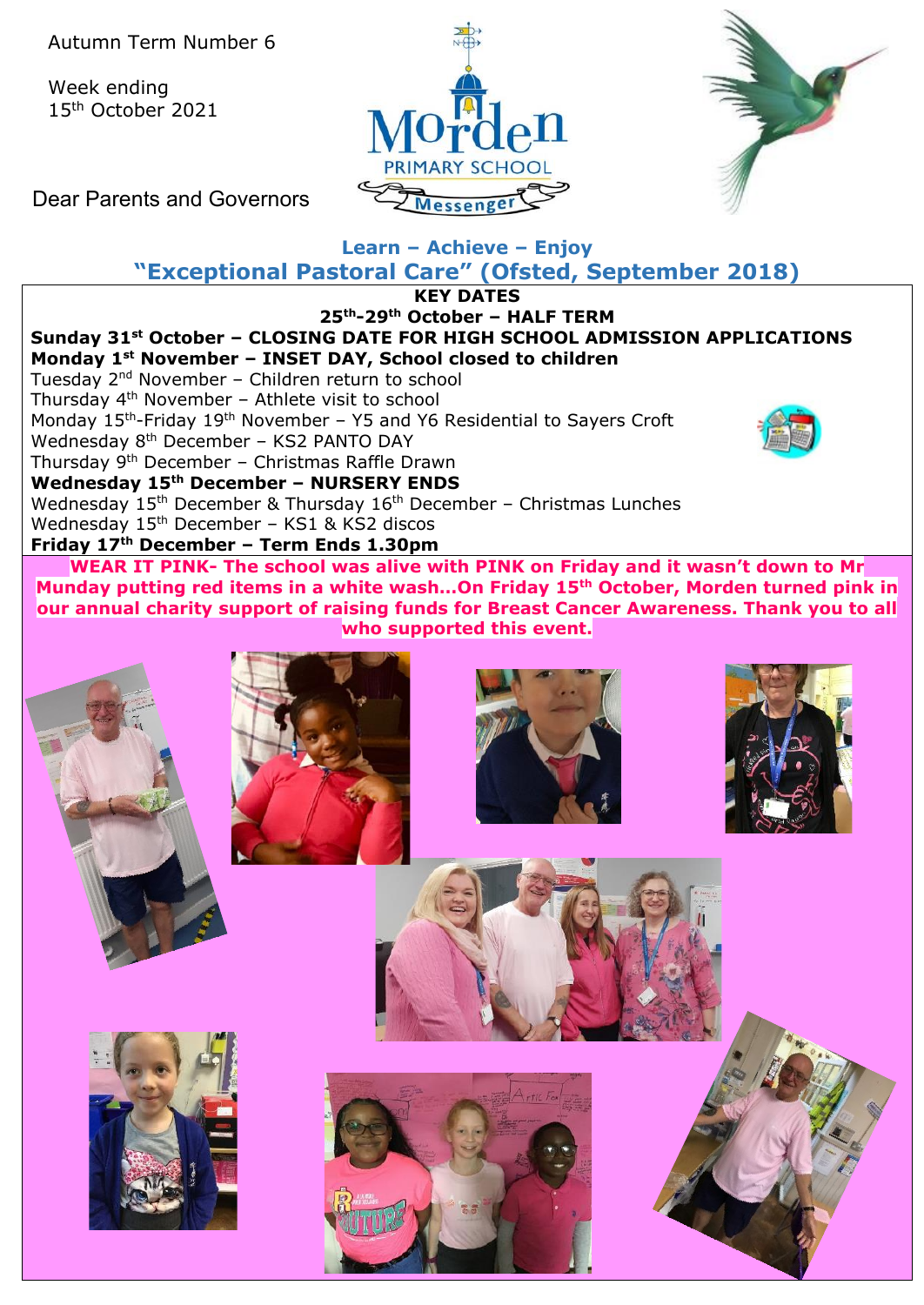#### **HARVEST**

Autumn is the time of year when we think of Harvest and we would normally be collecting food donations to support charities in our local area. We know these are exceptional times and are still experiencing the effects of the pandemic, so we have decided not to hold a harvest collection at school this year., limiting the transfer of items between home and school. However, there are many wonderful local charities that would welcome our thoughts and donations this Harvest time. Please look out for food donation points in your local supermarket if you would like to contribute at this time of year. We would love to hear how you have supported a local charity and celebrate this in school.

#### **COMPETITIVE SPORT**

This term sees the return of competitive sporting events across Merton schools. This week Morden are pleased to be taking part in two events:

Girls Football (years 5 & 6) on Thursday 14th October

Inclusive Cross Country Run (years 4, 5 & 6) on Friday 15th October

We wish our teams the best of luck and most importantly lots of fun as they represent the mighty Morden in these events. We know they will show the Morden values and REFspect as they take part. Watch out for updates on these events in the next Morden Messenger.

#### *Mrs Torreiro, PE Learning Leader*

# **VIRTUAL PARENTS' EVENING**

Analysis of our recent parents' evening revealed that 82% of parents were able to logon and have their virtual appointment.

We received a few phone calls to report that parents' devices were not compatible. Unfortunately, some of these calls happened during the allocated meeting time and at this point, it was too late for us to intervene and support.

Families were sent multiple reminders to check devices and the link in advance and to be ready at least 10 mins before the appointment. It is uncertain what covid-situation we will be in during the Spring term at present, so we are keen to support families who struggled with this form of reporting.

Check you're using a compatible web browser

The following web browsers are supported for making video calls:

- **iPhone/iPad:** Safari
- **Android:** Chrome or Firefox please note that Samsung phones often default to using the Samsung Browser, this is not supported.
- **Windows:** Chrome, Firefox, or Edge [\(latest version](https://www.microsoft.com/en-us/edge) only)
- **Mac:** Safari, Chrome, or Firefox

## **NATIONAL FILM WEEK**

We have been fortunate to secure tickets for the National Film Week. Our understanding is that each school will be the only one present in the cinema for covid-protective measures.

11<sup>th</sup> November - Y1 and Y2 Sutton Cinema

12<sup>th</sup> November - Y5 and Y6 Haymarket

12th November – Y4 Sutton Cinema

16th November – Y3 Sutton cinema

## **UPCOMING MUFTI FUNDRAISER DAYS**

Thurs 4th November – MUFTI DAY Thurs  $11<sup>th</sup>$  November – MUFTI DAY Thursday 25<sup>th</sup> November - MUFTI DAY Thursday 2<sup>nd</sup> December - MUFTI DAY Friday 10<sup>th</sup> December - TISSUES FOR TRAINERS Day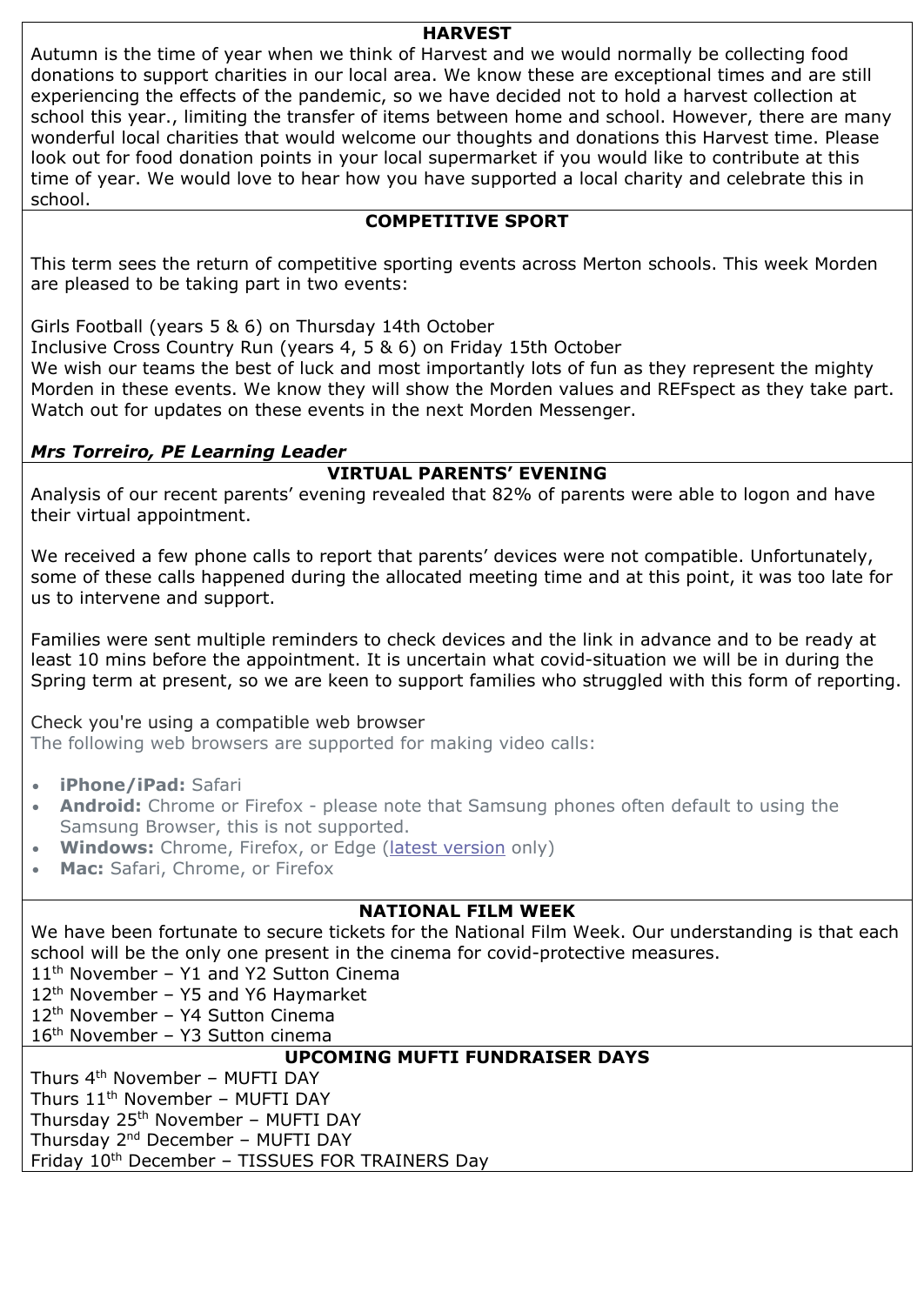



# **Boost your Brain Power every** morning with a fresh bagel.

Fresh bagels will be delivered to classes every morning to enjoy during registration only.

Don't miss out...................make sure you get to school on time and boost your brain power!!!!





#### **MORRISONS GOOD TO GROW SCHEME**



We understand that the more children know about how food is grown and made, the better they'll eat, now and in the future.

It's Good to Grow is a token collection scheme that

allows schools to collect for free gardening equipment to get kids outdoors and growing.

Between 6th September and 24th October 2021 for every £10 spent in store or online at Morrisons customers will automatically receive two Grow Tokens to donate to your chosen school.

- You'll need to be a MyMorrisons customer to take part so download the app and select 'Morden Primary' to donate your Grow Tokens to.
- Don't forget to scan your app or MyMorrisons card at checkout every time you shop to receive your Grow Tokens.

**Help us get FREE** gardening equipment for our school

Thank you in advance for your support!